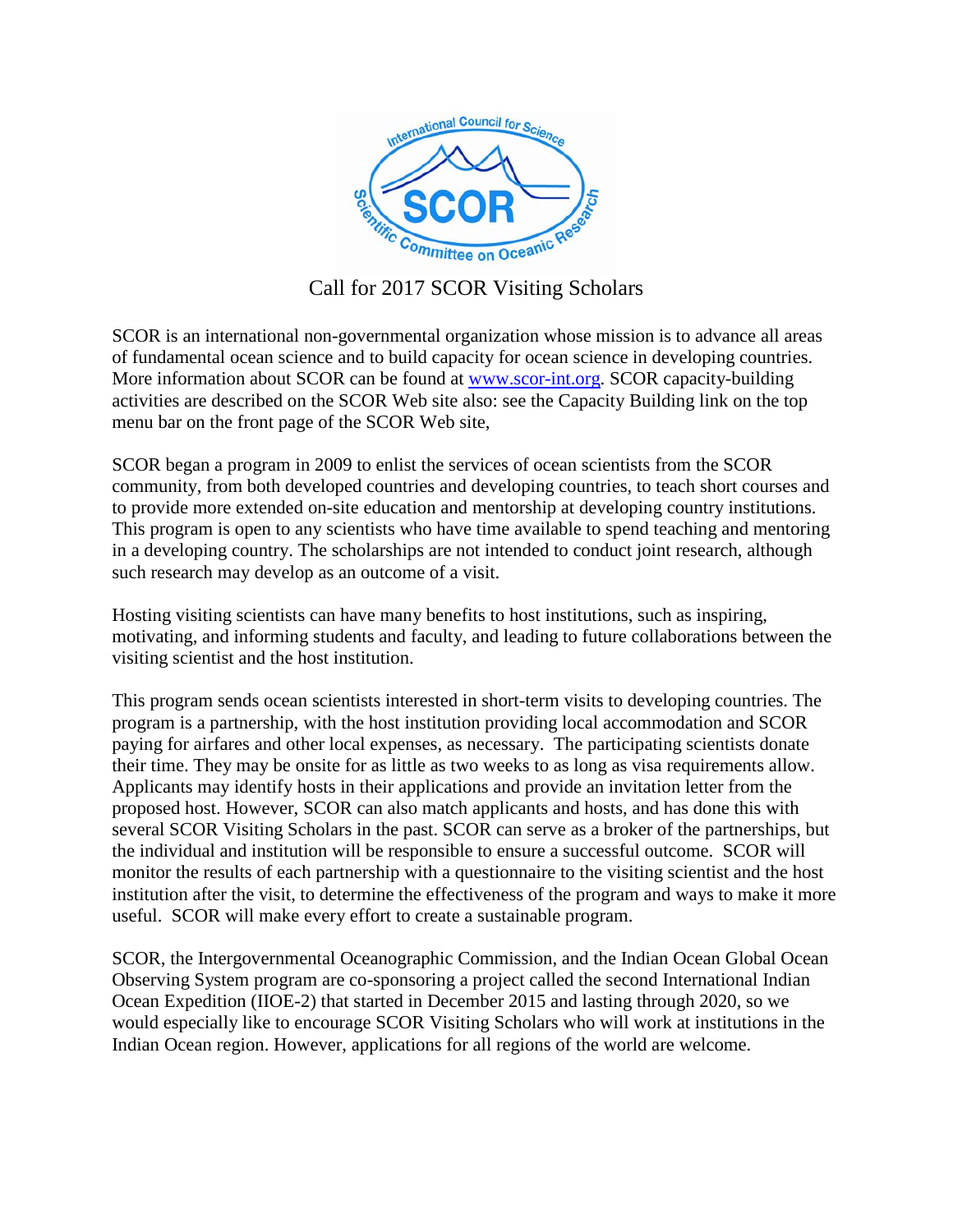### Information Required from Potential SCOR Visiting Scholars

Individuals interested in participating in this program should provide the following information:

- Name and contact information of applicant
- Experience in teaching and research one summary paragraph and short CV
- Languages spoken and written fluently—Many institutions in developing countries seek scientific instruction in English to help prepare them to interact with scientists from the global ocean science community, but may also prefer individuals with some knowledge of their national language.
- Specific teaching and research interests
- Countries/regions of interest
- If a potential host institution has been identified, an invitation letter with the information requested in the following section should be provided.
- Willingness to donate time and period of availability
- Coverage by health and accident insurance—Lack of coverage would not rule out any candidate, but would alert SCOR to the need to arrange such insurance.

This information will be made available to potential host institutions, but will not be posted on the Web in open-access format.

# Information Required From Potential Host Institutions

Institutions interested in hosting a SCOR Visiting Scholar should provide the following information, in a short proposal describing the visiting scientist's term at the host institution:

- Help requested: teaching, mentoring in research, technology assistance, etc.
- Term of service desired, including specific dates
- Local subsistence that will be provided by the host institution
- Language abilities desired
- Plans by the host institution to build on the training received, especially developing mechanisms for longer-term engagement between the Visiting Scholar and graduate students. Examples may include reciprocal visits by the students trained, becoming members of host institution graduate committees, etc.
- Conduct an evaluation of the effectiveness of the Visiting Scholar's visit, using a survey provided by SCOR. This survey should be conducted by the host institution before the end of the Visiting Scholar's visit.

SCOR will select Scholars through its Committee on Capacity Building, which will review the applications and the proposed work assignments at the host institutions. The number of scientists placed each year will depend on the number of applications received and funding available. Criteria for selection will include the following:

- Quality and relevance of the proposal
- Experience of the candidate and fit with the program (language skills, teaching experience, subject areas requested by the institution)
- Needs of the host institution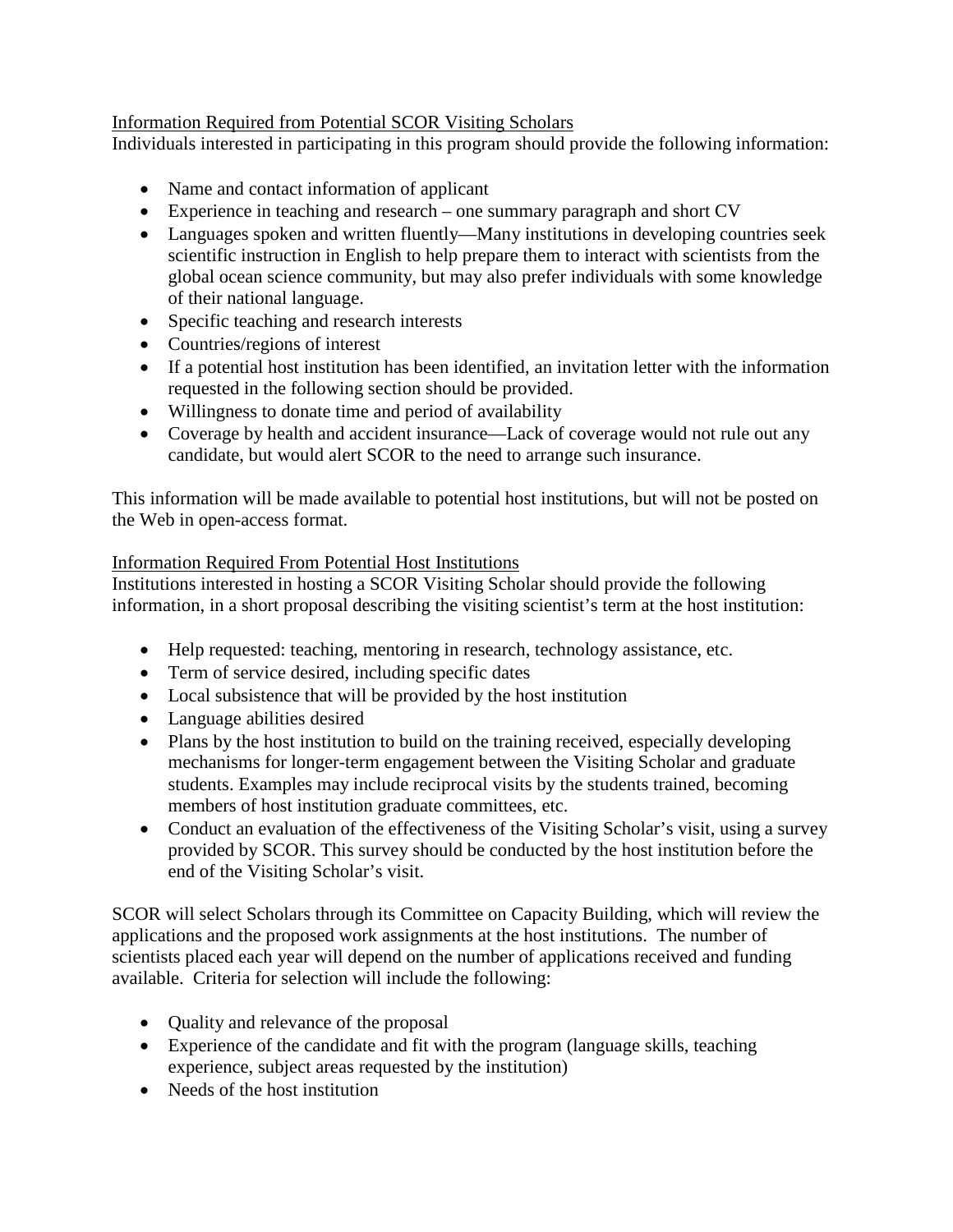• Plans by the host institution to build on the training received

## Funding and Support

SCOR will provide airfares and funds for meals for the Visiting Scholars and for insurance costs for those that do not have insurance. SCOR provides up to \$2,500 per SCOR Visiting Scholar.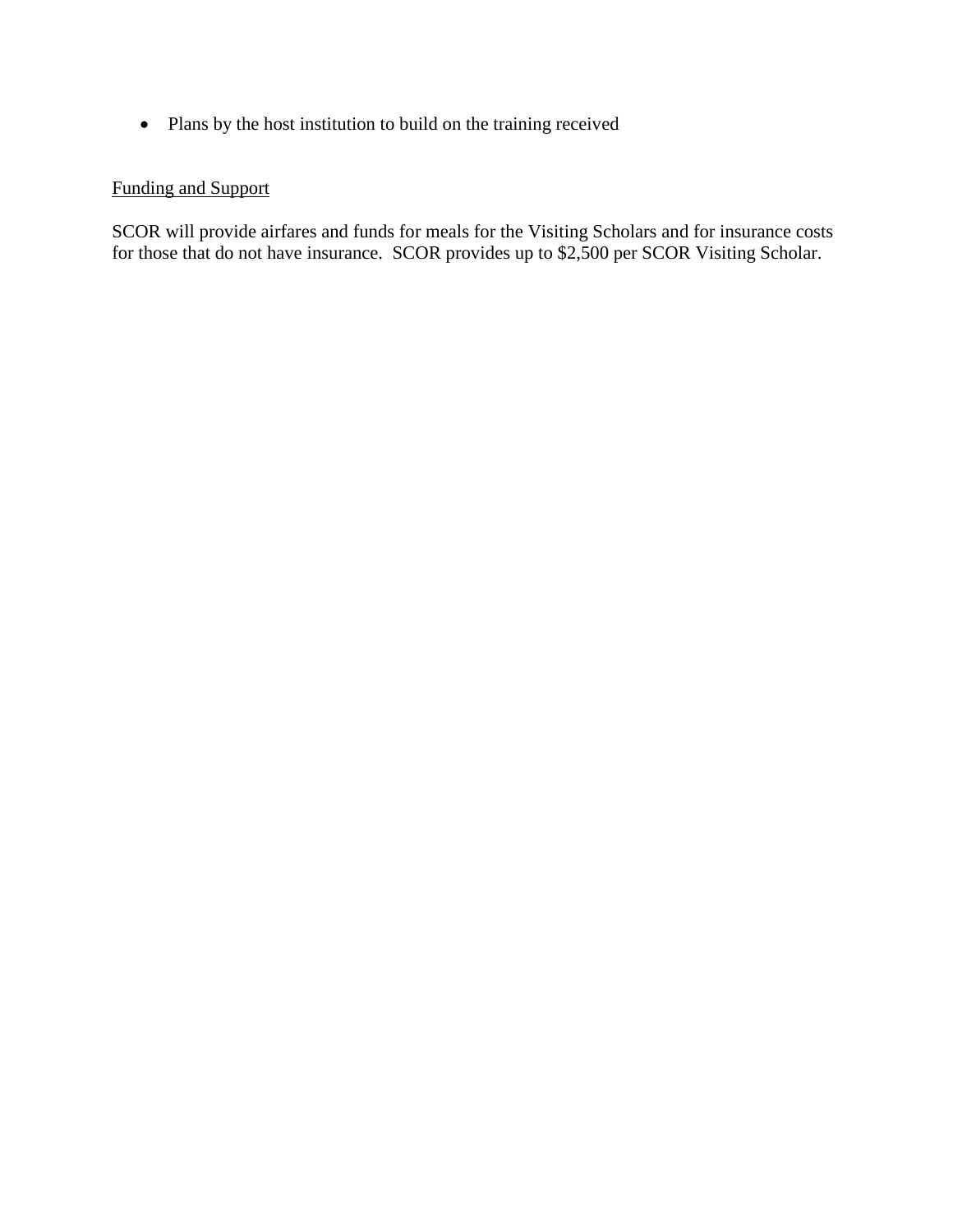#### Report from Completed Scholar Visits

Following completion of a SCOR Visiting Scholar's term, the Scholar is expected to submit a timely report to SCOR. This report should describe the experience and outcomes of the visit, recommendations to SCOR for future implementation of the Visiting Scholar program, and potential for future interactions with the host institution.

### **Applications for the 2017 SCOR Visiting Scholars Program should be sent to [Ed.Urban@scor-int.org](mailto:Ed.Urban@scor-int.org) by 30 November 2016.**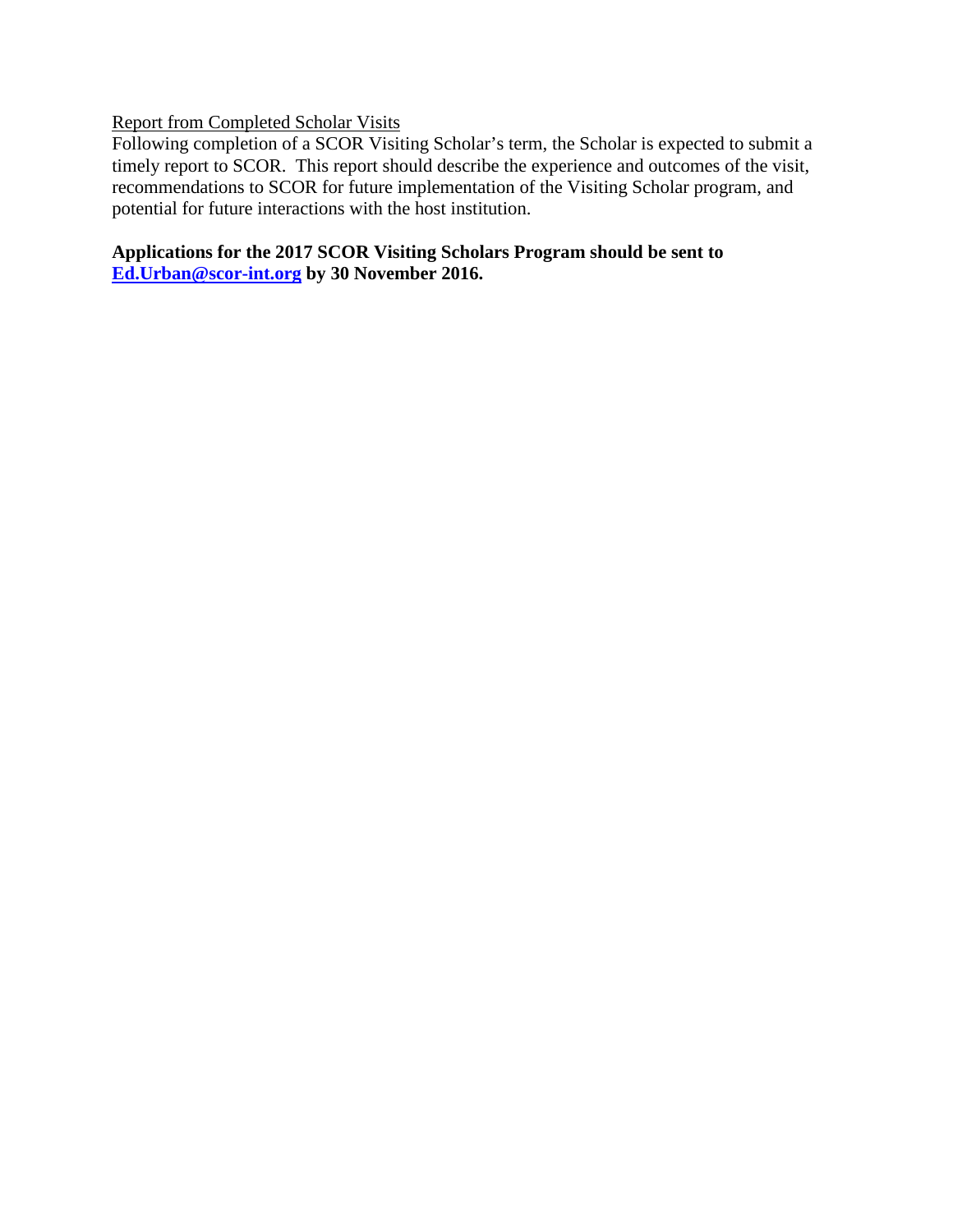| Year | <b>Name</b>                      | <b>Home</b><br><b>Country</b> | <b>Host Country</b>      | <b>Dates</b>                   | <b>Purpose</b>                                                                                                                                   |
|------|----------------------------------|-------------------------------|--------------------------|--------------------------------|--------------------------------------------------------------------------------------------------------------------------------------------------|
| 2009 | <b>Paulo Relvas</b>              | Portugal                      | Guatemala                | $2-16$ July                    | Teach a course<br>on Physical<br>Oceanography                                                                                                    |
| 2010 | Vadim<br><b>Mokievsky</b>        | <b>Russia</b>                 | India                    | Sept. 20-Oct.<br>20            | Conduct field and lab<br>training on<br><b>Meiobenthos</b>                                                                                       |
| 2010 | <b>Kurt</b><br><b>Hanselmann</b> | Switzerland                   | <b>Namibia</b>           | Oct. 8-Nov. 7                  | Teaching bio and<br>chem oceanography                                                                                                            |
| 2011 | Ali Pourmand                     | <b>USA</b>                    | Iran                     | June $6 -$ July<br>12          | Help with paleo-<br>oceanography<br>workshop                                                                                                     |
| 2011 | <b>Kurt</b><br>Hanselmann        | Switzerland                   | <b>Namibia</b>           | 15 Sept.-6<br>Nov.             | Will build on 2010 visit                                                                                                                         |
| 2012 | <b>Jacob Larsen</b>              | <b>Denmark</b>                | Ghana                    | October 2012                   | Teaching course on<br>identifying harmful<br>algae                                                                                               |
| 2012 | <b>René Swift</b>                | <b>UK</b>                     | South Africa/<br>Namibia | 23 Feb.-8<br><b>March 2012</b> | Provide training on<br>marine mammal<br>surveys                                                                                                  |
| 2013 | <b>Geoff Millward</b>            | <b>UK</b>                     | <b>Thailand</b>          | 21 Jan.-5<br>Feb. 2013         | Development of<br>undergraduate and<br>postgraduate courses<br>in Marine and Coastal<br><b>Resources and</b><br>Environmental<br><b>Sciences</b> |
| 2013 | <b>Lisa Beal</b>                 | <b>USA</b>                    | <b>South Africa</b>      | 6-24 March<br>2013             | Teaching on physical<br>oceanography                                                                                                             |
| 2013 | <b>Alice Newton</b>              | Norway/<br>Portugal           | Morocco                  | 10-25 May<br>2013              | Teaching on coastal<br>lagoons                                                                                                                   |
| 2013 | <b>Jacob Larsen</b>              | <b>Denmark</b>                | <b>Namibia</b>           | <b>April 2013</b>              | Teaching course on<br>identifying harmful<br>algae                                                                                               |

# SCOR Visiting Scholars (2009-2016)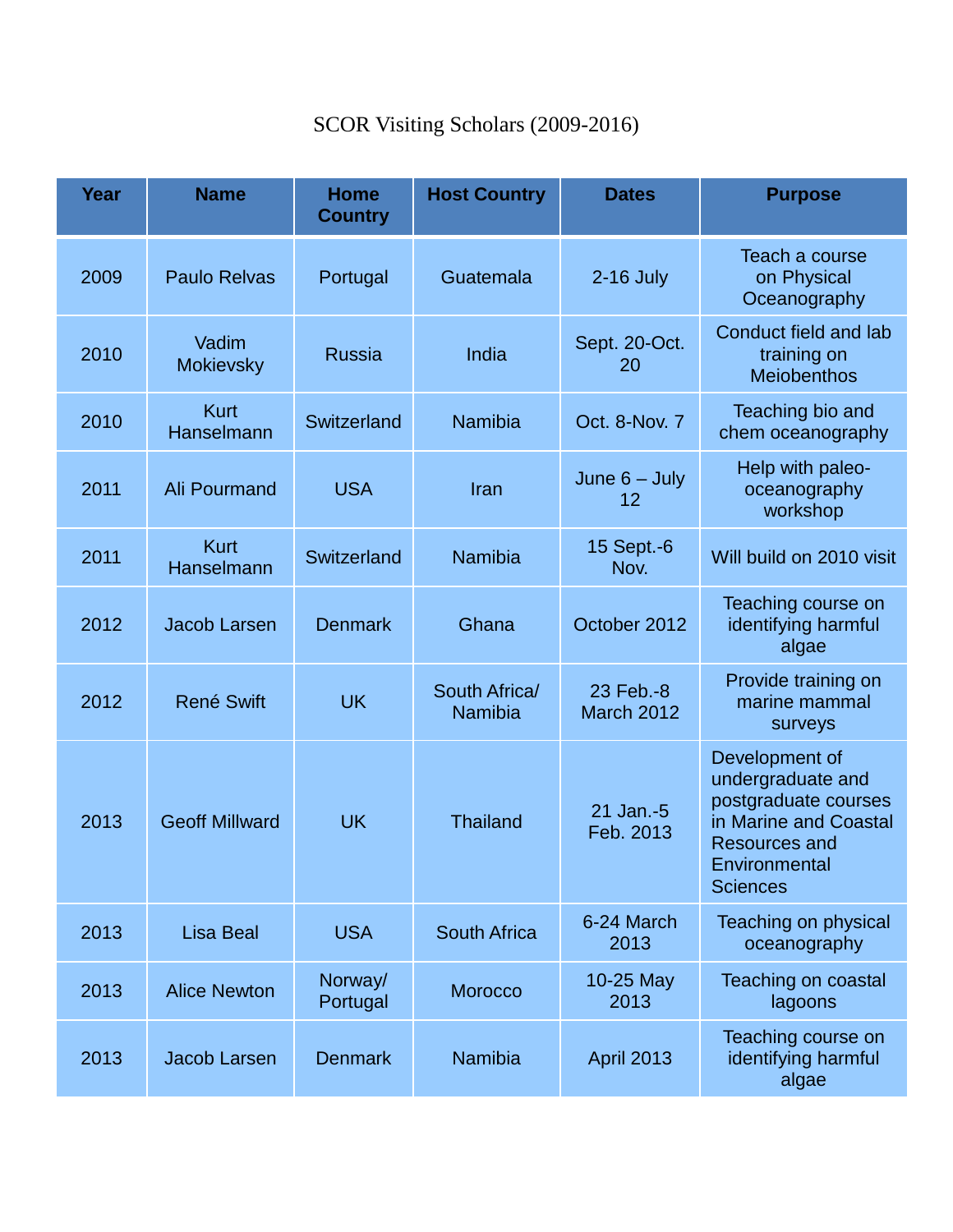| 2013 | <b>Michelle Graco</b>            | Peru            | Argentina                             | December<br>2013                 | Biogeochemical<br>cycles and highly<br>productive systems in<br>the oceans                                                                             |
|------|----------------------------------|-----------------|---------------------------------------|----------------------------------|--------------------------------------------------------------------------------------------------------------------------------------------------------|
| 2014 | <b>Halima</b><br>Kiwango         | <b>Tanzania</b> | South Africa/<br><b>Kwazulu Natal</b> | <b>Fall 2014</b>                 | Eco-hydrology and<br>bio-hydrodynamics of<br>coastal ecosystems                                                                                        |
| 2014 | Prasanna<br><b>Kumar</b>         | India           | <b>Bangladesh</b>                     | August and<br>October 2014       | Physical<br>oceanography                                                                                                                               |
| 2014 | <b>Marcia</b><br>Moreno-Baez     | <b>USA</b>      | Argentina                             | Completed in<br><b>June 2014</b> | Participatory<br>geographic<br>information systems<br>and the application of<br>geospatial technology<br>to collect local<br>knowledge from<br>fishers |
| 2015 | Nagappa<br>Ramaiah               | India           | <b>Bangladesh</b>                     | <b>June 2015</b>                 | <b>Teach biological</b><br>oceanography                                                                                                                |
| 2015 | <b>Kunio</b><br><b>Takahashi</b> | Japan           | India                                 | To be<br>scheduled               | Training course on<br>the Continuous<br><b>Plankton Recorder</b>                                                                                       |
| 2015 | <b>Tony Koslow</b>               | <b>USA</b>      | Peru                                  | 11 April-1<br>May 2015           | seminars/lectures on<br>the development of<br>ocean observation<br>systems for<br>sustainable<br>management of<br>marine ecosystems                    |
| 2015 | <b>Bill Burnett</b>              | <b>USA</b>      | <b>Brazil</b>                         | 27 July-7<br>August 2015         | short course on<br>"Applications of<br><b>Isotopic Techniques</b><br>for Coastal Studies"                                                              |
| 2016 | <b>Baban Ingole</b>              | India           | <b>Bangladesh</b>                     | November-<br>December<br>2016    | To teach biological<br>oceanography at the<br>Univ. of Dhaka                                                                                           |
| 2016 | <b>Jorge Santos</b>              | Norway          | <b>South Africa</b>                   | August-Sept.<br>2016             | Training young<br>scientists from Kenya<br>Mozambique, South<br>Africa, and Tanzania                                                                   |